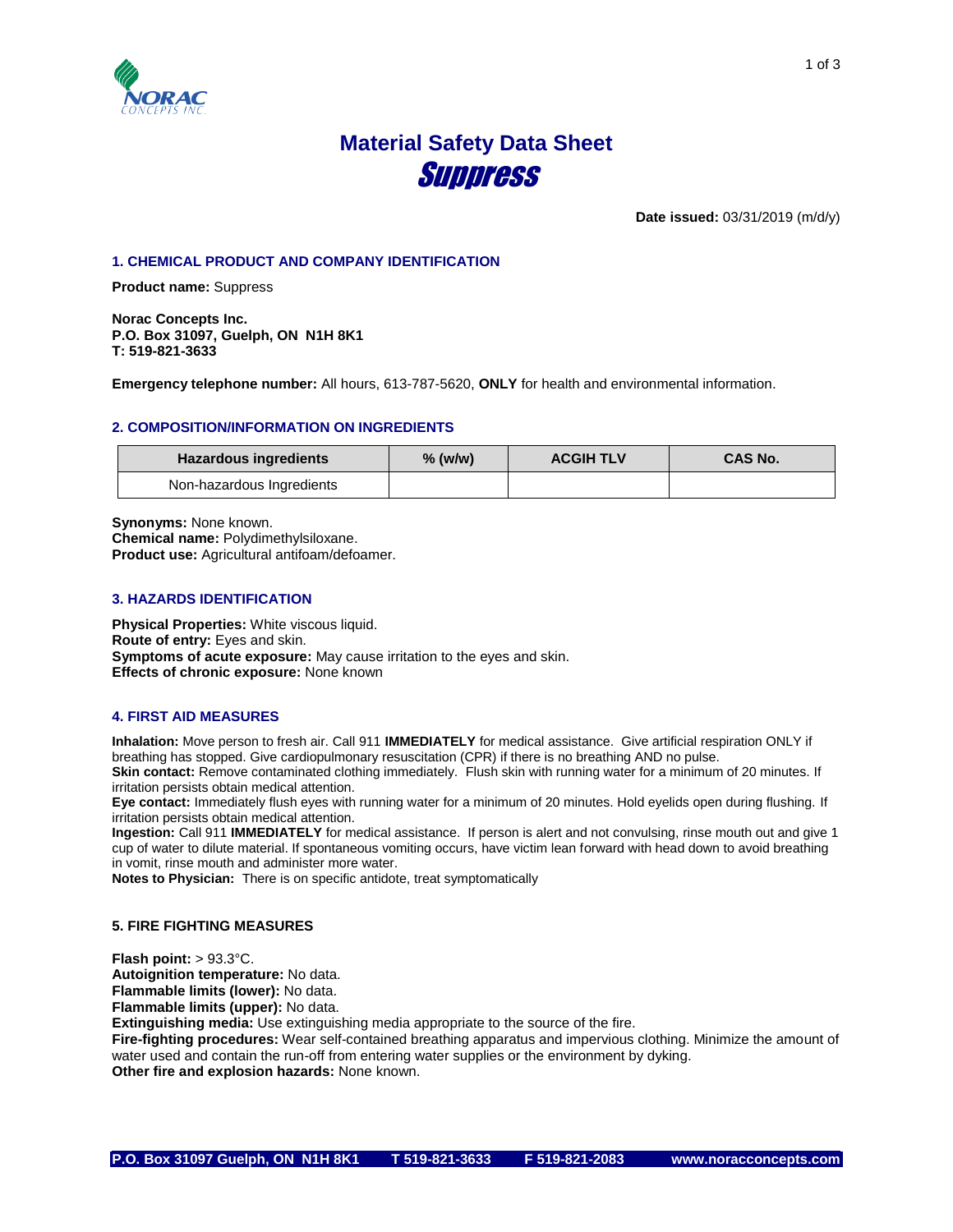# **6. ACCIDENTAL RELEASE MEASURES**

**Personal Precautions:** Wear personal protective equipment as described in Section 8.

**Environmental precautions:** Stop any further release to land or water. For water, utilize damming and/or water diversion to minimize spread of contamination to the environment.

**Spills, leaks or releases:** Absorb spilled material with a suitable absorbent. Wash hard surfaces with detergent and water, then absorb with absorbent. Collect any contaminated soil, water and absorbent and place in a waste container for proper disposal. Notify applicable government authority if release is reportable or could adversely affect the environment.

**Deactivating chemicals:** Wash surfaces with heavy duty detergent and water to reduce slip hazard.

# **7. HANDLING AND STORAGE**

**Handling procedures:** Use only with adequate ventilation. Avoid contact with eyes, skin and clothing. Wear appropriate personal protective equipment. Wash thoroughly after use. If clothing becomes contaminated, wash thoroughly before re-use.

**Storage requirements:** Store in a cool, well-ventilated area. Keep containers closed. Keep out of reach of children and pets.

**Storage temperature:** Do not allow the product to freeze.

#### **8. EXPOSURE CONTROLS/PERSONAL PROTECTION**

**Eye protection:** Use chemical safety goggles when there is a potential for eye contact. **Skin protection:** Chemical-resistant gloves and protective clothing that is impervious under conditions of use. **Respiratory protection:** NIOSH/MSHA-approved respirator. Normally not required. **Other protective equipment:** Eye wash station.

**Engineering controls:** Provide local exhaust and/or adequate ventilation.

#### **9. PHYSICAL AND CHEMICAL PROPERTIES**

**Appearance:** Milky white liquid. **Odour:** Slight mild odour. **Specific gravity:** 1.0 at 20°C. **Boiling point:** >100°C. **Melting point:** No data. **Solubility (water):** Dispersible in water. **Solubility (other):** No data. **pH:** No data. **% volatile:** Negligible. **Evaporation rate (ether=1):** <1. **Vapour pressure (mm Hg at 20°C):** No data. **Vapour density (air=1):** >1.

# **10. STABILITY AND REACTIVITY**

**Chemical stability:** Stable at normal conditions. **Hazardous polymerization:** Will not occur. **Conditions to avoid:** None known. **Incompatibility with other substances:** Strong acids and oxidizers. **Hazardous decomposition products:** May produce oxides of carbon and silicon. Dimethylsiloxane can generate formaldehyde at temperatures above 150°C in the presence of oxygen.

# **11. TOXICOLOGICAL INFORMATION**

**Inhalation:** No irritation of the respiratory system is anticipated for short-term exposure.

**Skin contact:** Effects of short-term exposure are expected to be minimal. Prolonged exposure may cause irritation. **Eye contact:** Direct contact may cause eye irritation, discomfort, redness and swelling.

**Ingestion:** No hazards are anticipated from swallowing small amounts incidental to normal handling operations. **Chronic effects:** Based on available data, repeated exposures are not anticipated to cause any significant adverse effects.

**Carcinogenicity:** Polymethylsiloxane did not cause any cancer in long-term oral studies in animals. **Mutagenicity:** In-vitro and animal mutagenicity studies have been negative.